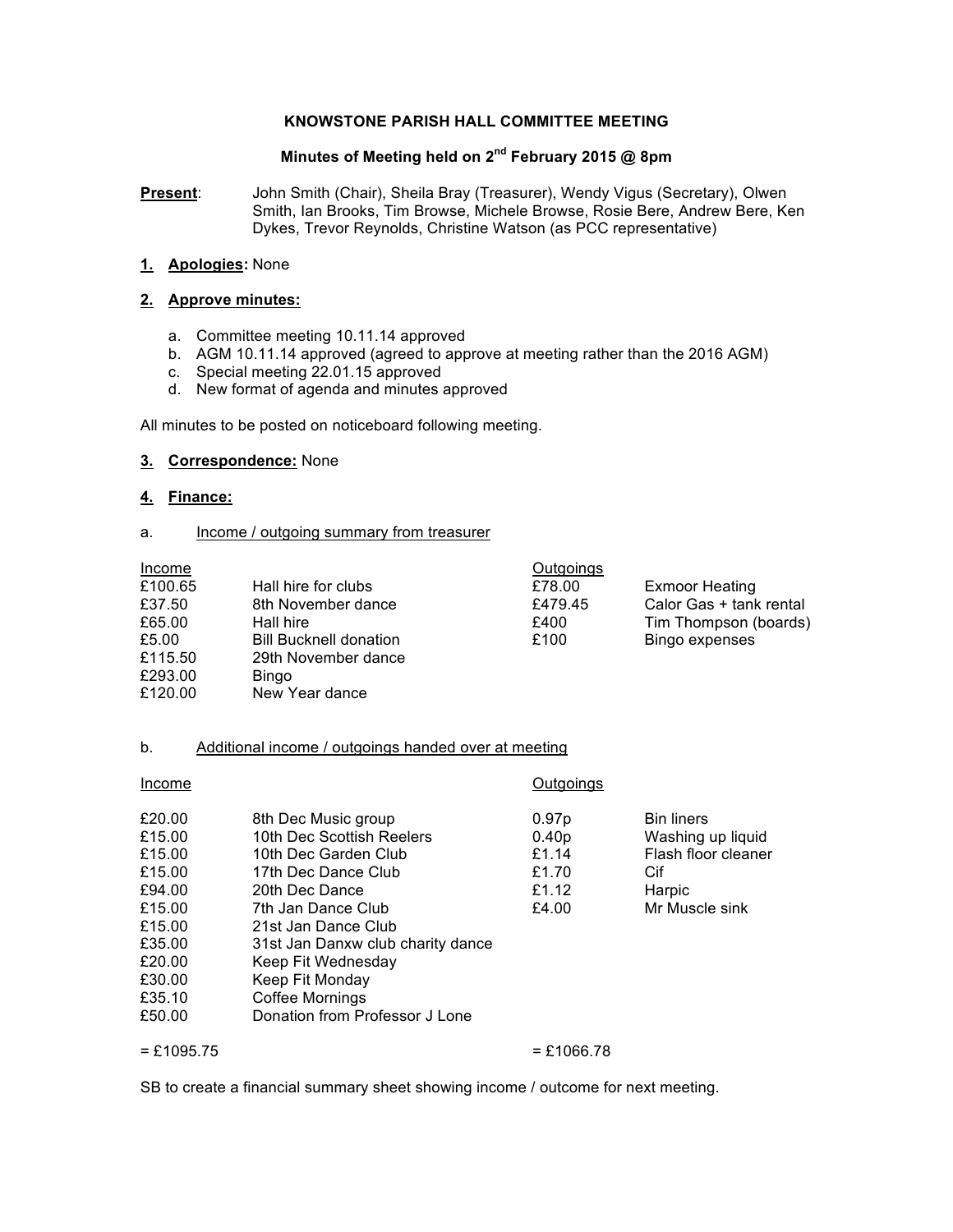JS to email thanks to Professor J Lone for his kind donation of £50 and appreciative words about the parish.

SB is to download a change of signatory form. All agreed for JS to replace John Stanbury as signatory. Reiterated that KD and SB are the other two signatories (only require two officially but prefer to have three).

SB outlined that we are in our fourth year of a five year agreement for building and contents insurance. Outlined that currently this covers building at £248,276, contents (incl. audio / visual) at £9,390 and shed at £986. JS to ask Kings Nympton about impact of solar panels installation on their insurance policy.

Proposed: To ratify payment of £582.53 for renewal of insurance due 16th February and to review insurance company at meeting in Nov / Dec 2015 Outcome: Passed unanimously (PROP: IB and SEC: AB)

#### c. Ratify payment to Solar PV Tech ref. Planning and Permissions

Proposed: To ratify payment of £296.98 to Solar PV Tech for planning application invoice Outcome: Passed unanimously (PROP: IB and SEC: JS)

### **5. Grant Report**

- a. No grants in progress
- b. Agreed to undertake future grant applications on a project basis (i.e. determine need and source grants to fund). KD to advise project team on best practise. KD suggested applying to Awards for All to fund move of telegraph pole and extension of carpark. KD and JS to liaise on existing grant data file and next steps.

### **6. Solar PV Tech update**

JS outlined that KPC have approved the funding and will pay for the cost of the project. Solar PV Tech have submitted planning application. Cheque to cover deposit has been sent by KPC to Solar PV Tech. IB has liaised with gentleman conducting survey for energy certificate. Aiming for installation by end of March. JS gave thanks to all those involved in project and subsequently was thanked for his work on proposal.

Issue of whether VAT can be reclaimed is still outstanding. JS to discuss further with Solar PV Tech and Kings Nympton hall committee. Confirmed that no decision was taken by KPC at their meeting regards the £200 given annually to the Parish Hall. Noted that KPC should be paying for hall facilities.

### **7. Hall maintenance issues**

- a. SB has ordered replacement parking sign. All agreed to fix it to railings as before.
- b. SB has spoken to Steve Bendall regards repairing barge board. Quoted £243 which excludes painting. KD and SB to coincide this work with Tim Thompson's painting.
- c. IB advised that the membrane must stay in place until September. £50 budget was allocated to garden tidy up and Mr and Mrs Brooks are to oversee work, including growing plants from seed. IB confirmed that the Garden Club are unwilling to be involved.
- d. IB to remove bench on 03.02.15 for repair
- e. SB confirmed that electrical testing is underway. Need for annual testing TBC.

### **8. Hall facilities / equipment**

- a. No issues to report with dishwasher
- b. KD has printed off risk assessment documentation and passed to SB for reference